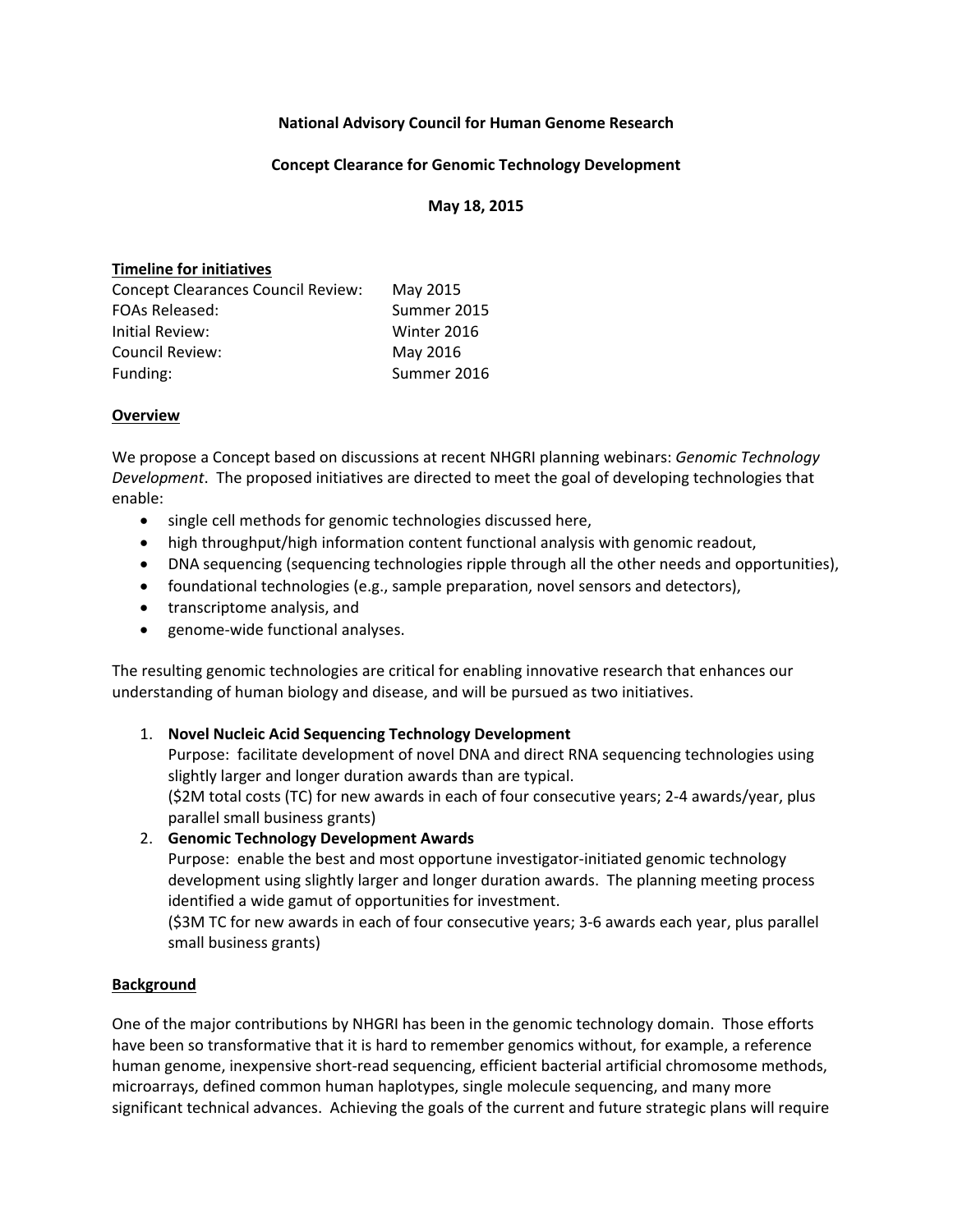further technological innovation and development. Bright prospects for future success motivate investing in genomic technology development specifically for 1) novel sequencing methodologies, and 2) general support for investigator‐initiated especially opportune research.

Funding for NHGRI's \$1000 genome sequencing technology development effort ended in FY14. NHGRI convened a planning workshop "*Genomic Technology Development*" on April 10 and April 16, 2105, in the form of two parallel webinars, to obtain advice about particularly opportune areas for future efforts in the field. These webinars built upon recommendations from two recent NHGRI planning workshops, "*Future Opportunities for Genome Sequencing and Beyond"* and "*From Genome Function to Biomedical Insight: ENCODE and Beyond.*" A follow‐up survey enabled webinar attendees to identify priorities among the range of opportunities discussed. A workshop report is currently being drafted.

The workshop discussions and follow‐up survey made it very clear that there are significant opportunities across a wide swath of genomics related research. There was wide recognition that new chemistries and methods for DNA and direct RNA sequencing are areas of significant and fundamental opportunity that, if successful, would have ever broadening impact on genomics, biomedical research, biomedicine and biology. Very high priority was also attributed to simultaneous analysis of DNA, RNA, epigenome, protein, etc. from the same sample; and high throughput genome modifications (by recombination and transient assays) for replacement, activation and inhibition, with genomic readout. These were followed closely by further scaling up high‐throughput DNA sequencing, transcriptome and functional technologies to operate on  $10^4$  samples (with ultimate goal of analyzing  $10^8$  samples costeffectively) for, e.g., single cell/small samples and for population studies; *in situ* methods (tissue context) for DNA, epigenome, RNA, and protein; and measuring proximal transcription dynamics, and transcriptome dynamics over time, from cells to organs.

The broad range of priorities and opportunities in technology development lead NHGRI to adopt an approach that encourages investigators to pursue their best ideas, and makes an accompanying investment in foundational sequencing technologies.

# **What's new**

These initiatives complement and differ from the \$1000 genome technology development program in several key ways:

- Novel Nucleic Acid Sequencing Technology Development (Initiative 1) continues an investment in nucleic acid sequencing technologies with emphasis on data quality, while not abandoning cost, emphasizing entirely new approaches, and broadening the focus to include direct RNA sequencing.
- Genomic Technology Development Awards (Initiative 2) expands beyond sequencing to areas of highest opportunity through investigator initiated applications to provide new foundational approaches for solving vexing problems in the field.

## **Funding note**

To optimize the mix of genomic technologies supported, NHGRI will need the flexibility to build a balanced portfolio at the time of funding each RFA and PAR, which may entail funding across the score range.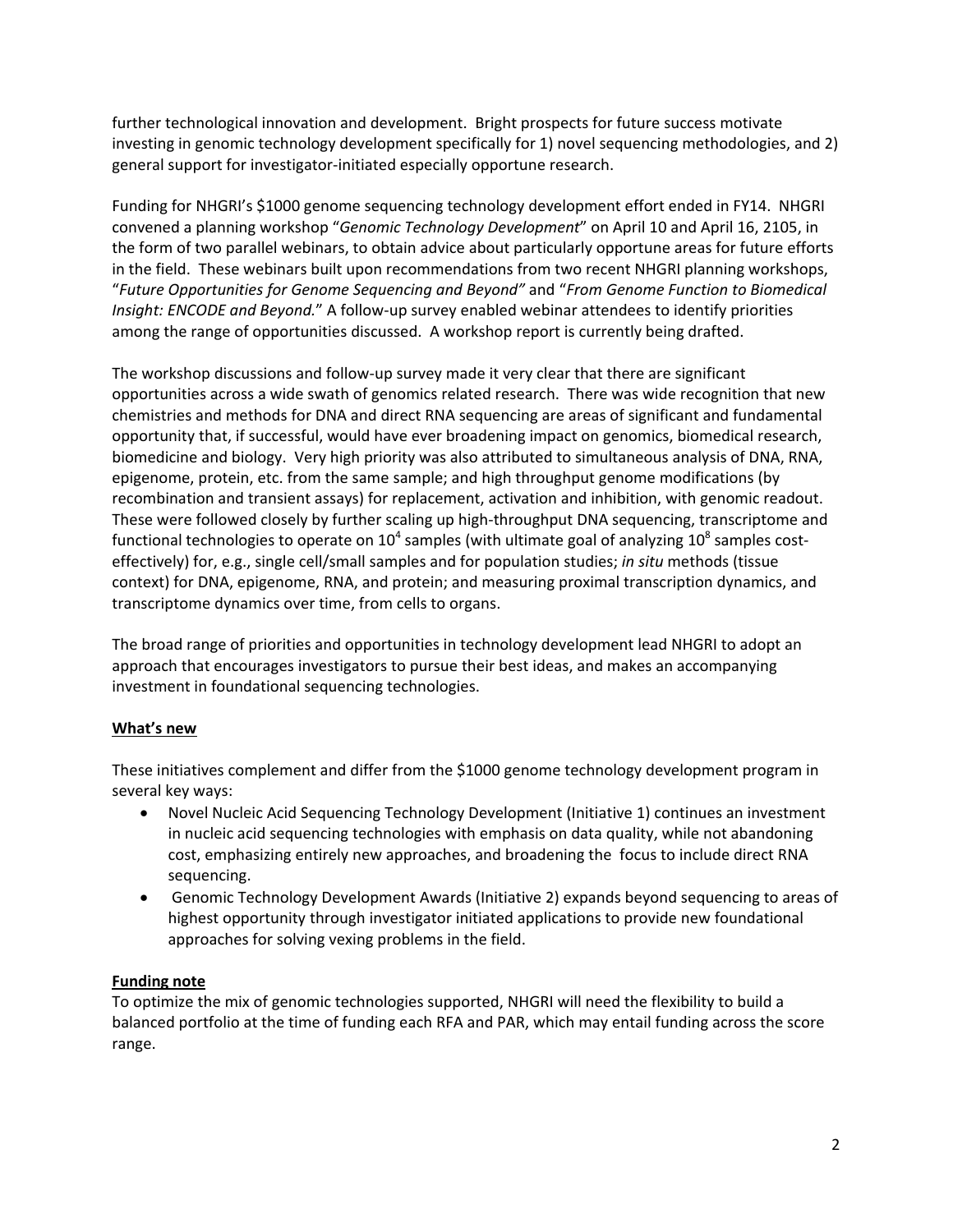## **1: Novel Nucleic Acid Sequencing Technology Development**

# *What's new: Will provide support for novel DNA and direct RNA sequencing chemistries and instrumentation.*

# **Purpose**

The purpose of this initiative is to support development of novel nucleic acid sequencing technologies for DNA and direct RNA sequencing. Advances in genomics and more broadly in biomedical research have been greatly facilitated by significant and sustained DNA sequencing throughput increases and cost decreases. The goal now is to achieve longer read lengths, greater accuracy and lower costs with the anticipation that advances in any of these three areas will make significant contributions to the mission of NHGRI and beyond, including to many of the other technology development goals.

# **Proposed Scope and Objectives**

The initiative will support novel chemistries and instrumentation for DNA and direct RNA sequencing. New methodologies and very substantial advances beyond existing approaches will be encouraged. A significant expectation will be that the methods proposed would, if successful, significantly propel forward the field of genomics.

The specific components of this initiative will include:

- Development of new DNA sequencing technologies, and
- Development of new direct RNA sequencing technologies.

Examples of potential research topics include:

- Novel chemistries, physics or instrumentation for entirely new ways to perform DNA sequencing. Examples of important sequencing needs include:
	- o Exhaustive and quantitative sequencing of every DNA and/or RNA molecule in a sample, and
	- o Very long reads (e.g., ≥150 Kb) with accuracy and error structure sufficient to *de novo* assemble human genomes.
- Direct RNA sequencing of full length transcripts without a cDNA intermediate, and
- Orders of magnitude improvements to existing sequencing technologies.

## **Relationship to Ongoing Activities**

The proposed initiative will uniquely focus on new nucleic acid sequencing technologies.

## **Related Projects**

Commercial interests are developing novel sequencing technologies. Some of those are announced or advancements to current technology. To the extent possible we will attempt to avoid overlap with those efforts, and leverage those efforts wherever possible. In addition, commercial efforts in these areas will be encouraged via the SBIR and STTR programs of NHGRI.

## **Mechanism of Support**

RFAs for R01 and R21 grants that have slightly higher dollar amounts and timeframes than are typical for these activity codes. Parallel RFAs will be published for small business grants.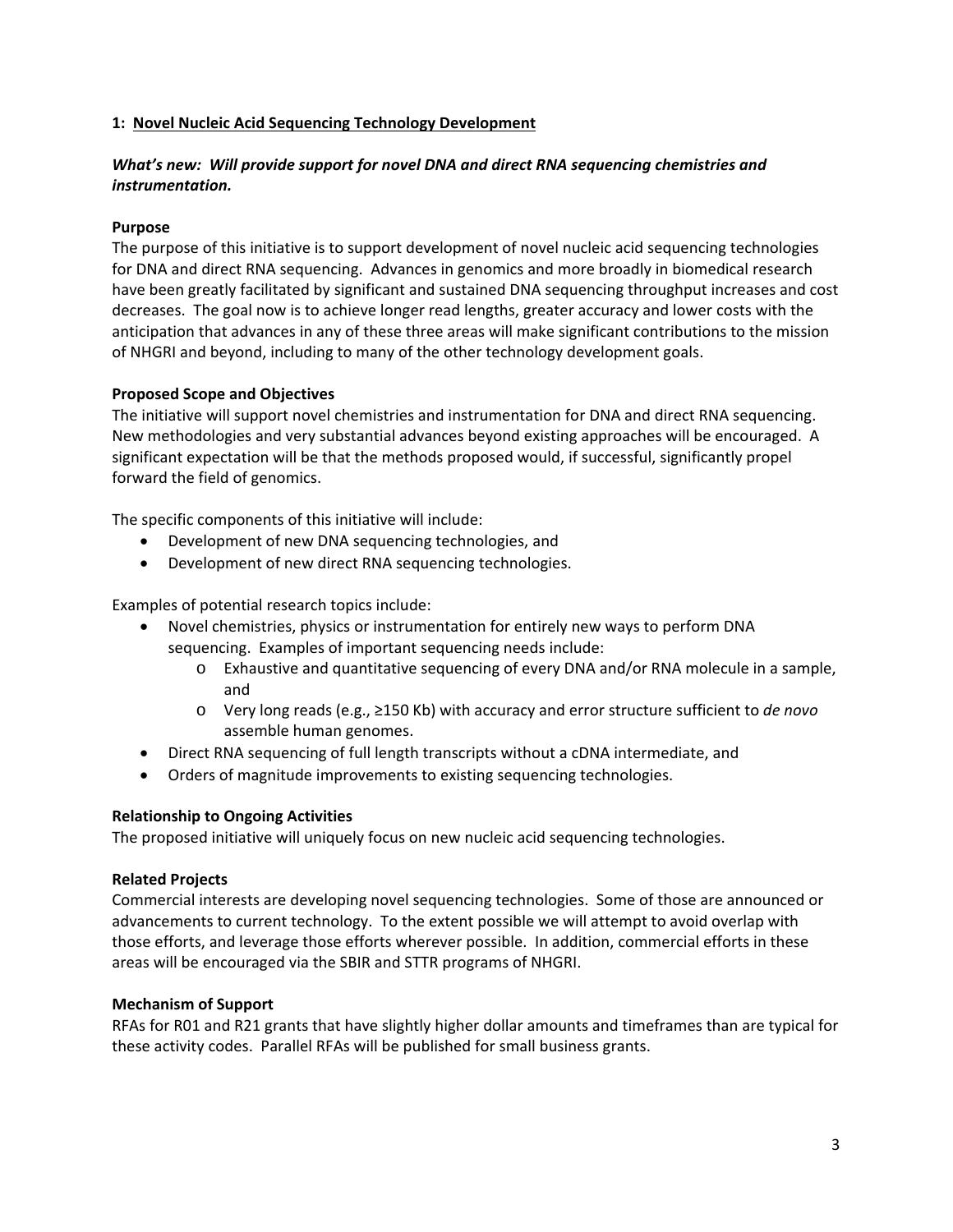## **Funding Anticipated**

\$2M TC in additional RPG funding/year for four years (FY16‐19). SBIR/STTR funds will be in addition to those listed in the previous sentence.

We anticipate funding 2‐4 nucleic acid sequencing technology development awards (R01 and R21) per year in each of four years. Additional receipt dates will allow for amended applications, stimulate new applications across the funding period, and allow R21 funded work that leads to R01 applications. In addition, a predictable funding source is likely to stimulate additional work in this area of genomic technology development. Sufficient funds are necessary to catalyze efforts towards novel nucleic acid sequencing technologies.

| Activity*                                                             | <b>FY16</b> | <b>FY17</b> | <b>FY18</b> | <b>FY19</b> | FY20 | <b>FY21</b> | <b>FY22</b> |
|-----------------------------------------------------------------------|-------------|-------------|-------------|-------------|------|-------------|-------------|
| <b>Novel Nucleic</b><br><b>Acid Sequencing</b><br><b>Technologies</b> | \$2M        | \$4M        | \$6M        | <b>\$8M</b> | \$6M | \$4M        | \$2M        |

\*R01s of up to four years and R21s of up to three years are anticipated in these budget calculations. Small business activity is not included here since it comes from a separate dedicated budget.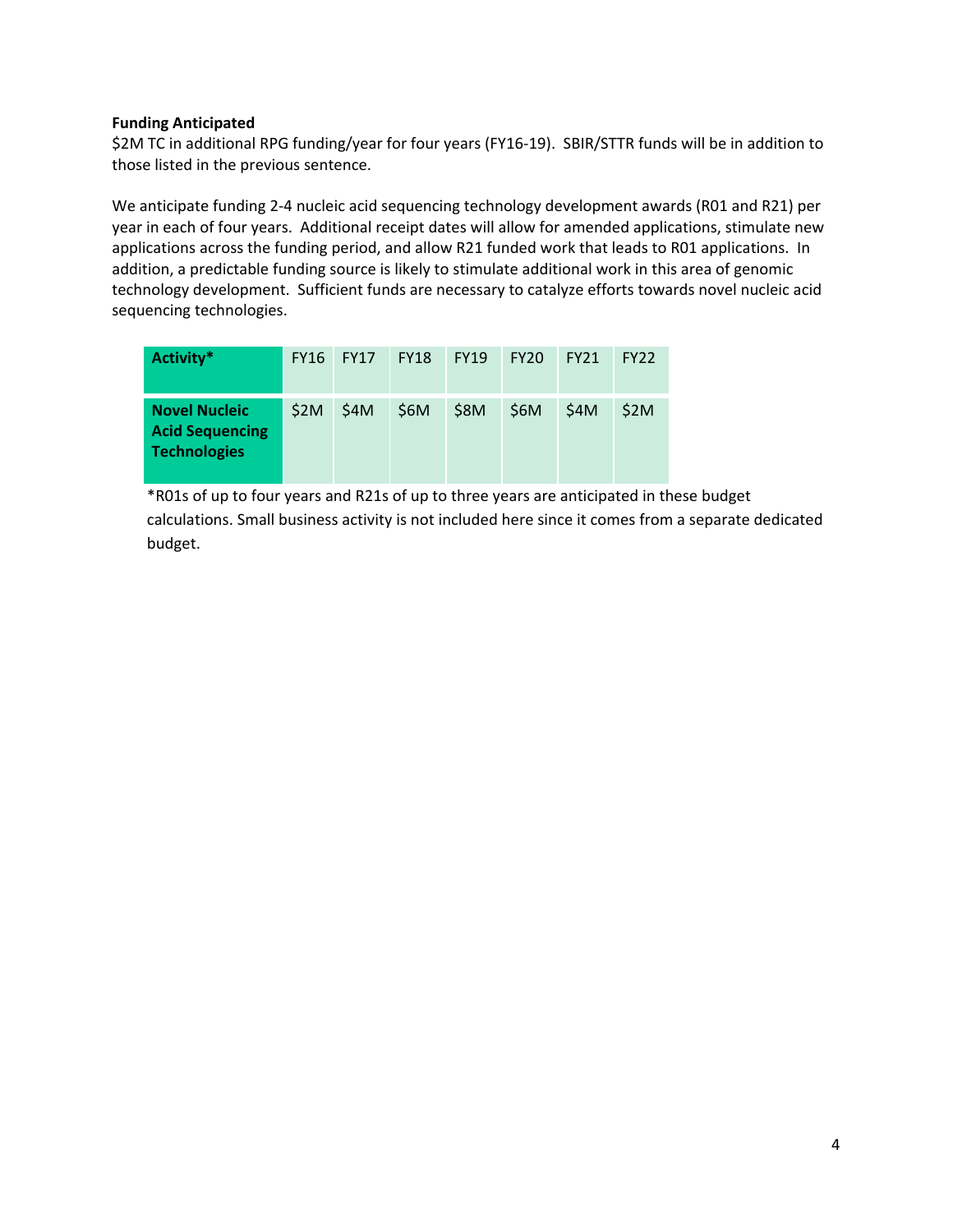## **2: Genomic Technology Development Awards**

# *What's new: This is a new activity. The workshop identified several critical shortcomings that are poised to be overcome if activities are stimulated with a modest investment.*

## **Purpose**

The purpose of this initiative is to catalyze technology development for genomics (beyond initiative 1). The goal is to provide a mechanism for support of very novel and high impact work from across the gamut of genomics technology development. This initiative seeks to support technologies that will have an impact in the next five to seven years.

#### **Proposed Scope and Objectives**

The genomics technology development supported can broadly range across areas including: 1) single cell/small sample genomics, 2) high throughput biochemical and other tools to modulate gene expression, 3) foundational technologies (e.g., efficient sample prep for any of the other technologies), 4) transcriptomics, 5) genome-wide functional analyses, and 6) other high-impact genome technology needs that may arise over the 4 years of the initiative.

The objective is to catalyze novel work in these areas, and ensure a critical mass of genomics technology development for future impact in a five to seven year time frame. The broad range of priorities and opportunities in technology development will encourage investigators to pursue their best ideas and thereby move the genomics field forward.

Examples of possible research topics are:

- DNA, RNA, epigenome, protein, etc. from the same sample;
- high throughput genome modifications (by recombination and transient assays), for replacement, activation and inhibition, with genomic readout;
- scaling DNA sequencing, transcriptome, and functional technologies to operate on  $10^4$  samples (with ultimate goal of  $10^8$  cost-effectively) for, e.g., single cell/small samples and for population studies;
- *in situ* methods (tissue context) for DNA, epigenome, RNA, and protein analyses; and
- measuring proximal transcription dynamics, and transcriptome dynamics over time, from cells to organs.

## **Relationship to Ongoing Activities**

The Common Fund Single Cell Analysis effort could overlap with these efforts. We will encourage development of technologies that could be applied to single cells and small amounts of biological material, and seek not to significantly overlap with this effort. This common fund activity is currently funded through FY17 and is not currently seeking new applications.

NCI Innovative Molecular Analysis Technologies (IMAT) Program could have overlap. We will coordinate with NCI colleagues to insure coordination of these goals with IMAT.

There are also certainly commercial efforts in these areas. We will aim to be aware of those that are public and stay appraised of those that are developing. In addition, commercial efforts in these areas will be encouraged via the SBIR and STTR programs of NHGRI.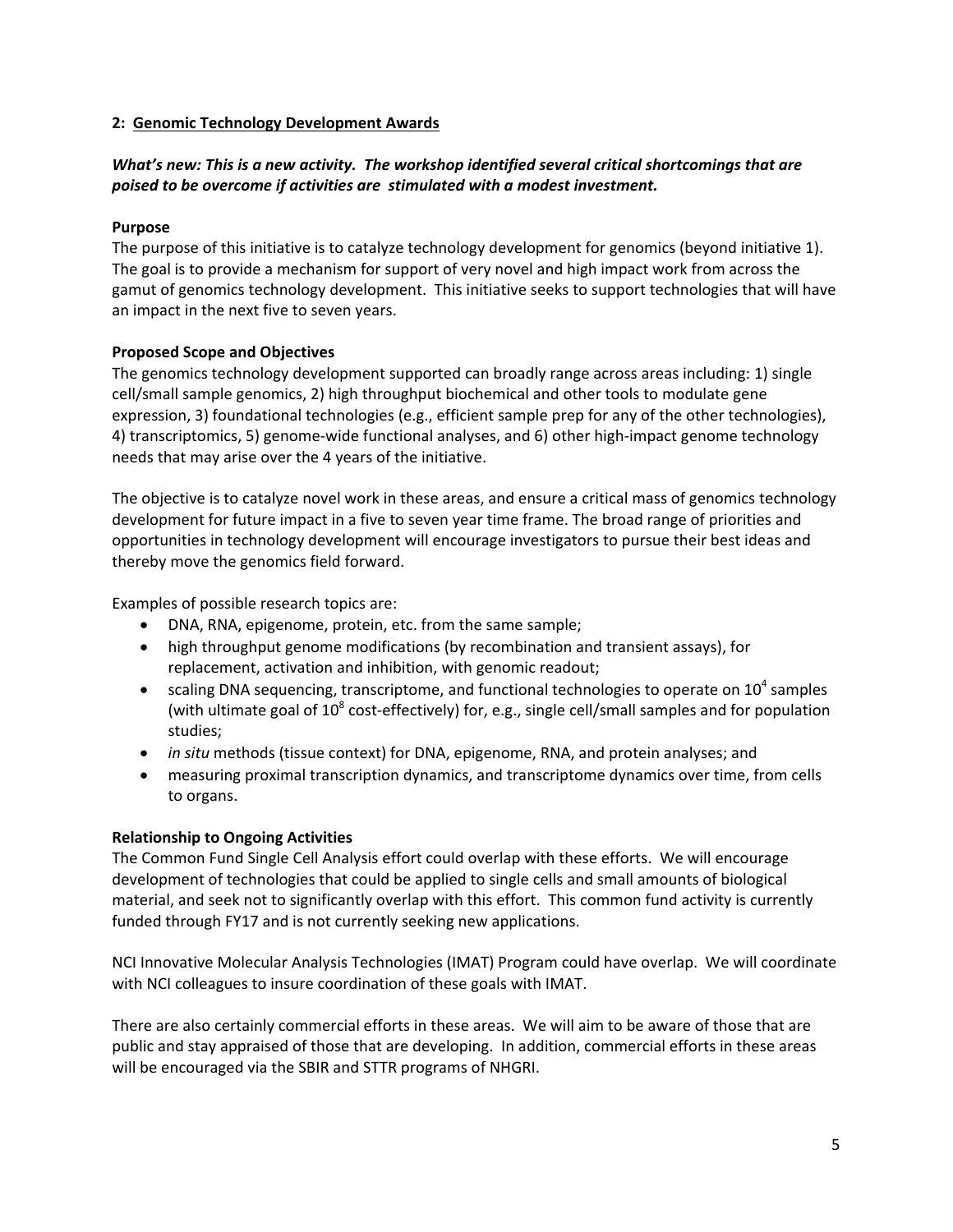## **Mechanism of Support**

PARs for R01 and R21 that will have slightly larger budget caps and years of support than are typical for these activity codes. Parallel PARs will be published for small business grants.

#### **Funding Anticipated**

\$3M TC in additional RPG funding/year for four years (FY16‐19). SBIR/STTR funds will be in addition to those listed in the previous sentence.

We anticipate funding 3‐6 genomic technology development awards (R01 and R21) per year in each of four years. Additional receipt dates will allow for amended applications, stimulate new applications across the funding period, and allow R21 funded work that leads to R01 applications. In addition, a predictable funding source is likely to stimulate additional work in genomic technology development. Sufficient funds are necessary to catalyze efforts towards genomic technology development.

| Activity*                                              | <b>FY16</b> | <b>FY17</b> | <b>FY18</b> | <b>FY19</b> | <b>FY20</b> | <b>FY21</b> | <b>FY22</b> |
|--------------------------------------------------------|-------------|-------------|-------------|-------------|-------------|-------------|-------------|
| <b>Genomic Technology</b><br><b>Development Awards</b> | \$3M        | \$6M        | \$9M        | \$12M       | \$9M        | \$6M        | \$3M        |

\*R01s of up to four years and R21s of up to three years are anticipated in these budget calculations. Small business activity is not included here since it comes from a separate dedicated budget.